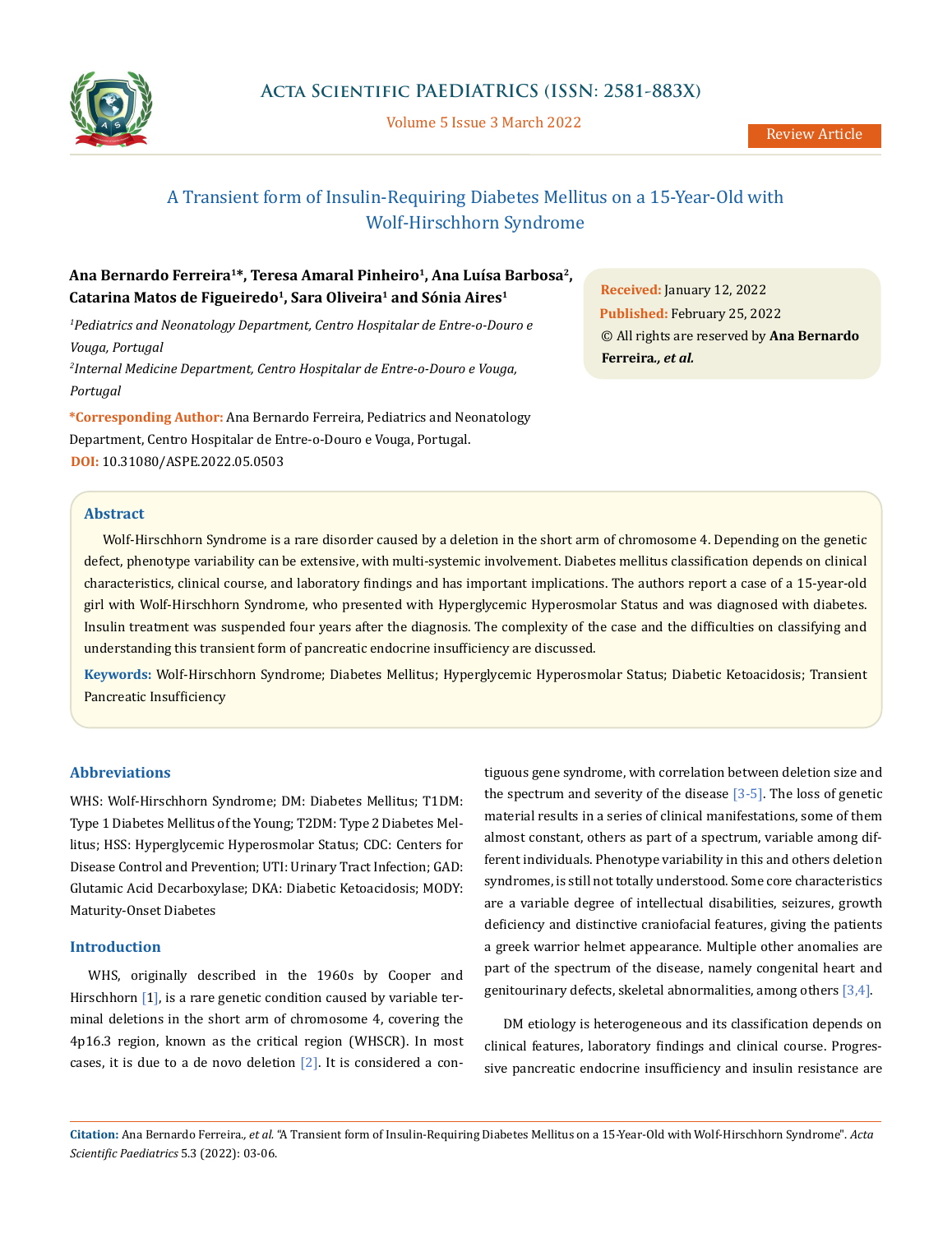the pathophysiological features of different types of DM. Most pediatric cases are T1DM, but T2DM is becoming increasingly important [6]. Other less common etiologies in children include monogenic diabetes syndromes, diseases of the exocrine pancreas, endocrinopathies, among others.

 To our knowledge, there is no established link between WHS and any form of DM.

#### **Case presentation**

Our case is about a 15-year-old female with WHS. She is the third child of a non-consanguineous couple. As relevant family history, her mother was diagnosed with gestational diabetes during her pregnancy and later with T2DM and dyslipidemia, and her maternal grandmother had T2DM. She was born at 38-weeks gestation, weighting  $2960g$   $(10<sup>th</sup>-50<sup>th</sup>$  percentile) [Fenton curves]. At birth, a series of malformations was evident - wide bridge of the nose, short philtrum, micrognathia, low-set ears, cleft palate, microcephaly, sacrococcygeal dimple - and she had generalized hypotonia. Karyotype analysis revealed a terminal deletion of chromosome 4 (46, XX, del (4) (p14)), confirming WHS diagnosis. Her parents' chromosomic study was normal, confirming a de novo deletion.

Global developmental delay was evident since birth. Despite early intervention, she failed to achieve developmental milestones. Expressive language was limited to guttural sounds and social interactions were poor. She never acquired the ability to walk. Feeding difficulties and poor weight gain presented soon. She remained below the 3<sup>rd</sup> percentile [CDC growth charts] for weight and length. At age thirteen she was diagnosed with dyslipidemia (total cholesterol 243 mg/dl and triglycerides 182 mg/dl) and started taking lovastatin, with near to normal lipid levels in subsequent studies.

At age fifteen, the patient was brought to the emergency department with drowsiness, food refusal, polydipsia and polyuria, since the day before. There was no history of weight loss, trauma, medication intake, fever, vomiting, diarrhea or steatorrhea. She was tachycardic, pale, obtunded and showed signs of mild dehydration. Blood pressure was normal and physical examination had no other relevant findings. Laboratory results are presented in table 1.

Serum lipase levels were not available. There was no ketonemia evaluation; urine dipstick revealed no ketonuria. Urinalysis showed glycosuria, leukocyturia and nitrituria; urine culture was positive for Escherichia coli. Chest radiograph had no relevant findings.

| Hemoglobin (g/dl)                                       | 18.3    |
|---------------------------------------------------------|---------|
| Leucocyte count (cells/µl)                              | 17,800  |
| Neutrophils (cells/ $\mu$ l)                            | 14,702  |
| Platelet count (cells/µl)                               | 441,000 |
| AST (U/L)                                               | 16      |
| ALT (U/L)                                               | 43      |
| Amylase (U/L)                                           | 323     |
| LDH (U/L)                                               | 209     |
| C-Reactive Protein (mg/L)                               | 3.7     |
| Creatinine (md/dl)                                      | 2.1     |
| Urea (mg/dl)                                            | 150     |
| Sodium (mmol/L)                                         | 174     |
| Note: serum sodium level<br>corrected for hyperglycemia |         |
| Potassium (mmol/L)                                      | 5.1     |
| Glucose (mg/dl)                                         | 825     |
| Insulin $(\mu U/ml)$                                    | 1.9     |
| C-peptide (nmol/L)                                      | 0.48    |
| Osmolality (mOsm/kg)                                    | 405     |
| HbA1c(%)                                                | 8.8     |
| Venous bood gas                                         |         |
| pH                                                      | 7.3     |
| $HCO3-$ (mmol/L)                                        | 19.3    |

**Table 1:** Laboratory results at admission. Note: Bold values are outside the normal range.

The proposed diagnosis was HSS as clinical presentation of DM, in association with UTI and complicated by acute renal lesion. Initial treatment included rehydration with a bolus of 20ml/kg of normal saline (0.9% NaCl), followed by administration of 0,45% saline for an estimated 10% fluid deficit plus daily maintenance fluid requirements. Total volume of fluid was calculated to be given over 48 hours. Insulin infusion started two hours after the start of fluid administration, initially at a rate of 0.1 units/kg per hour; 5% glucose was added to rehydration fluid and insulin dosage was titrated to maintain a gradual decrease in serum glucose concentration during the first hours of treatment. After 16 hours, glucose levels normalized and subcutaneous insulin (prandial and basal

**Citation:** Ana Bernardo Ferreira*., et al.* "A Transient form of Insulin-Requiring Diabetes Mellitus on a 15-Year-Old with Wolf-Hirschhorn Syndrome". *Acta Scientific Paediatrics* 5.3 (2022): 03-06.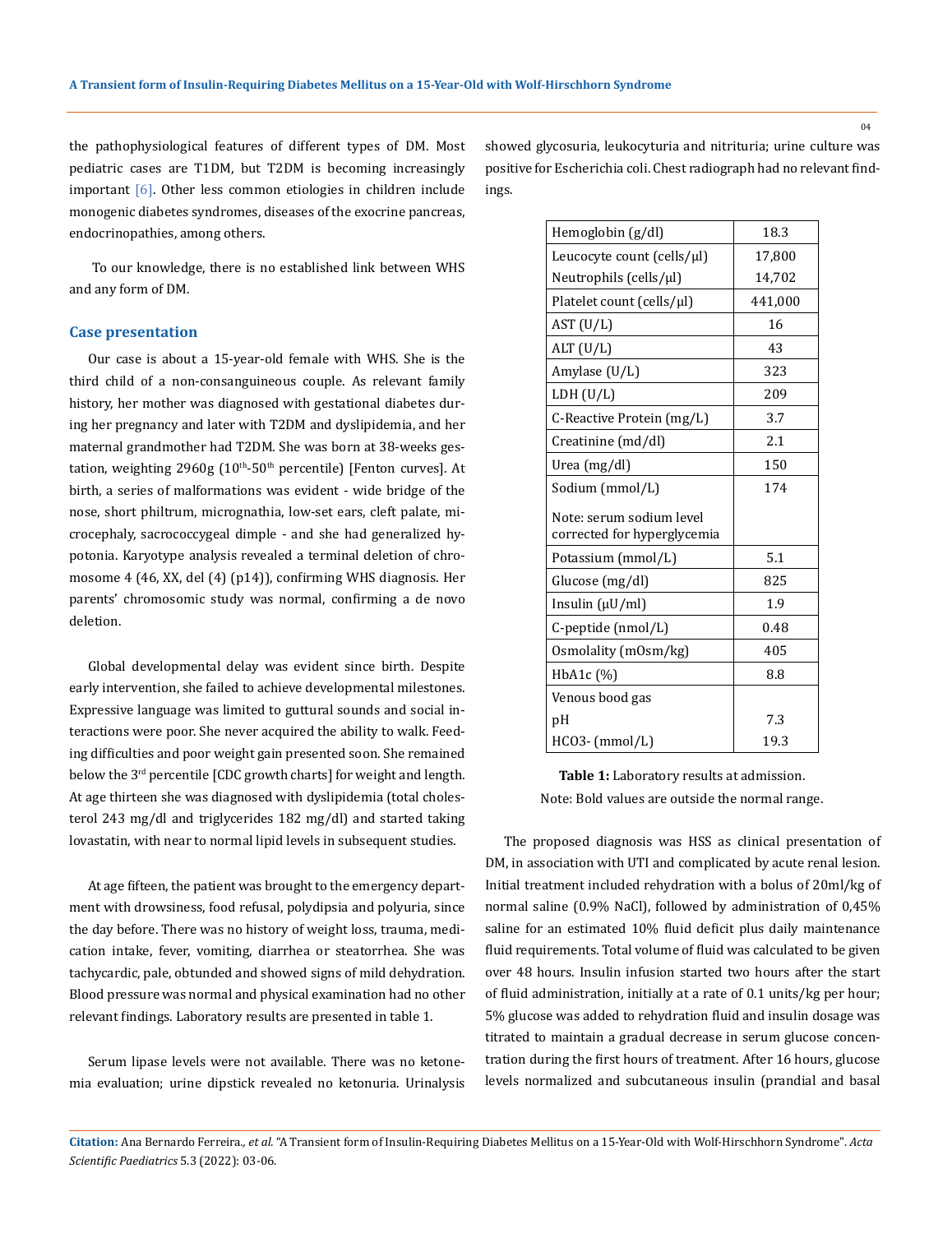boluses) was initiated. She completed seven days of treatment with cefuroxime. Clinical status improved and oral intake was restarted two days later. Amylase levels normalized 24 hours after admission. Sodium levels and serum osmolality were slower in their decrease, taking about three days to stabilize in normal values. Acute renal lesion was rapidly resolved. She was discharged after 11 days with subcutaneous insulin according to a multiple daily injections regimen, with an insulin requirement of 0.5 units/kg. Insulin dosing was adjusted over the following weeks.

A month after hospital release, prandial boluses were not needed. The basal dose was progressively lowered, and about four years after DM diagnosis, insulin was suspended, with no record of subsequent hypo- or hyperglycemias. Initial HbA1c was 8.8%, and after one year, 7.1%. The following evaluations progressively decreased and the latest one, six months after stopping insulin administration, was 5.6%. Subsequent fasting C-peptide evaluations were lower (0,23 nmol/L) to normal (0,36 nmol/L), with concomitant glucose levels of approximately 100mg/dl. Pancreatic autoantibodies to insulin, islet cells and GAD were negative. Testing for celiac disease and autoimmune thyroiditis was negative. Next Generation Sequencing panel for Monogenic Diabetes studied 13 genes (*ABCC8, BLK, CEL, GCK, HNF1A, HNF1B, HNF4A, INS, KCNJ11, KLF11, NEUROD1, PAX4, PDX1*) and did not identify abnormalities.

#### **Discussion**

We reported a complex case of a girl with WHS, who presented with an array of acute symptoms and laboratory findings that led to the uncommon diagnosis of HHS as presentation of DM, complicated by dehydration and acute renal lesion. A UTI was probably the triggering event, responsible for increasing metabolic stress. After four years of treatment, insulin was suspended, and glucose metabolism continued normal. The possibility of stopping insulin administration, years after the diagnosis, adds complexity to this case. Elevated HbA1c at presentation indicated a subacute or more prolonged hyperglycemic state, however the underlying cause for this transient glucose intolerance is still not defined.

The first diagnostic hypothesis was DKA. However, her extremely high serum glucose concentration and hyperosmolality without ketosis met the criteria for HHS [7]. HHS is a serious acute metabolic complication of decompensated DM, but it is considerably less frequent in children and adolescents than DKA [7]. Both share overlapping features, but it is important to differentiate them due to distinctive management strategies. Furthermore, HHS has a higher rate of complications and mortality  $[7,8]$ . Contrary to our case where a very short prodrome was present, symptoms of polyuria and polydipsia are typically more insidious in HSS, and the degree of dehydration may be underestimated, which can result in severe volume depletion. HHS is not a specific presentation of any type of diabetes. In cases of motor and intellectual disabilities, as in ours, recognizing the symptoms of HHS becomes a greater challenge, with potential for higher severity.

Although the genotype-phenotype relation in WHS is still not fully established, some studies attempted to attribute specific genetic defects to certain clinical aspects of WHS [9-11]. To the best of our knowledge, there is no definite genetic link between WHS and DM or pancreatic disease. However, mutations in chromosome region 4p16.1 are associated with DM, as seen in Wolfram Syndrome [12]. Genetic testing for MODY was negative. The question is whether or not the deletion of genetic material in our case, might be the cause or a predisposing factor for DM.

Personal history of dyslipidemia and family history of gestational diabetes and T2DM are features supporting the hypothesis of T2DM. However, there were no signs of insulin resistance and no history of obesity. Low levels of insulin and fasting C-peptide favored the possibility of T1DM, but the absence of pancreatic autoantibodies makes this diagnosis unlikely. To note that ZnT8, a more recent antibody in the investigation of DM, was not tested. In retrospect, type 3c diabetes due to pancreatitis was a postulated hypothesis.

We are aware of a case report of a girl with WHS and DM, who presented with HHS after severe acute pancreatitis [13]. In our case, elevated HbA1c indicated a subacute or chronic mechanism for DM, and chronic or acute recurrent pancreatitis were considered. Although there was no determination of liposoluble vitamins, there was no symptoms of malabsorption and no history of recurrent abdominal pain. Additionally, pancreatic endocrine insufficiency is an irreversible complication in the course of chronic pancreatic disease [14]. Hence, this diagnosis seemed less plausible.

#### **Conclusion**

WHS is a rare congenital disease, with an extensive array of genetic defects and phenotypic features. Classification of DM is of crucial importance for delineating long term management. We con-

05

**Citation:** Ana Bernardo Ferreira*., et al.* "A Transient form of Insulin-Requiring Diabetes Mellitus on a 15-Year-Old with Wolf-Hirschhorn Syndrome". *Acta Scientific Paediatrics* 5.3 (2022): 03-06.